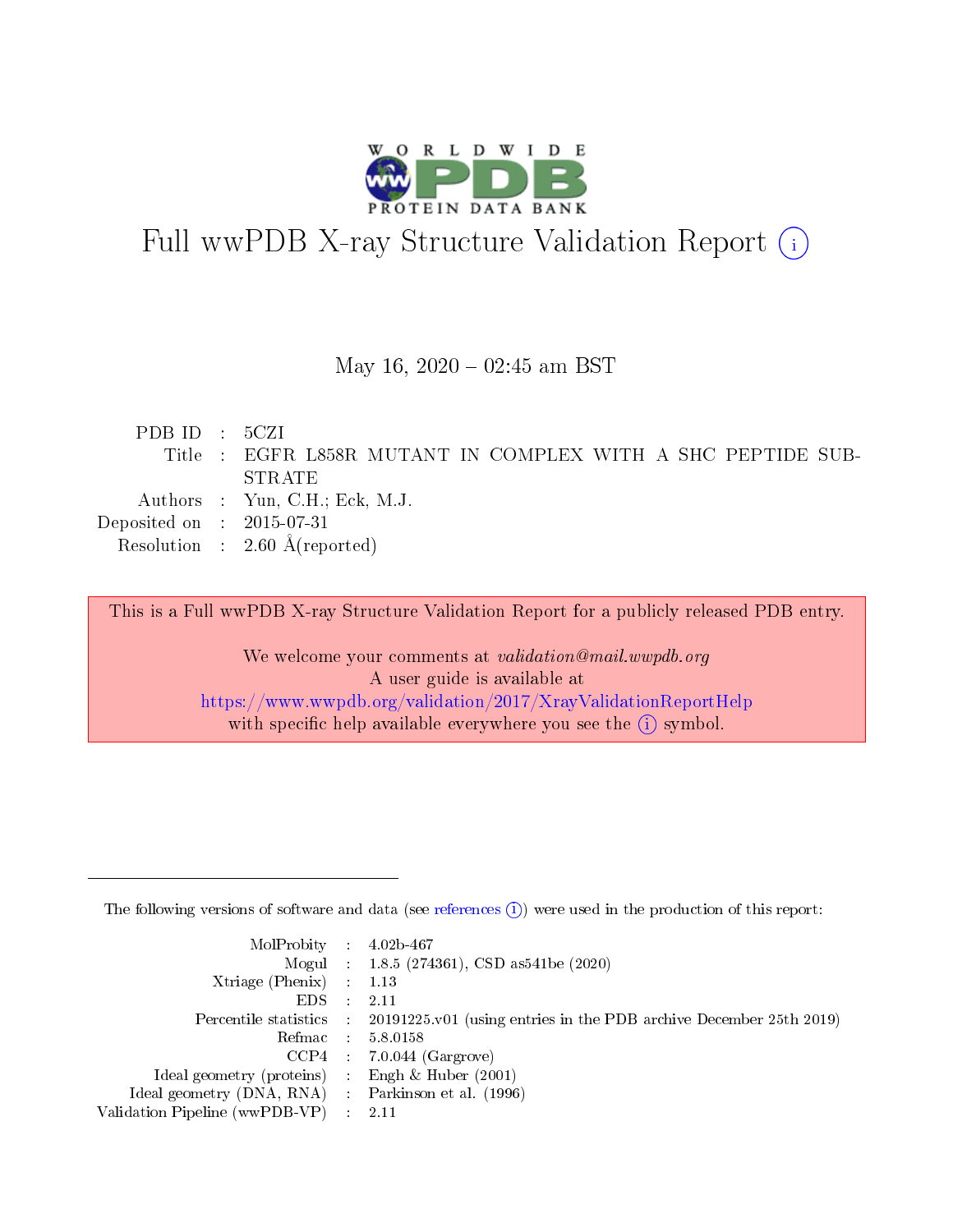# 1 [O](https://www.wwpdb.org/validation/2017/XrayValidationReportHelp#overall_quality)verall quality at a glance  $(i)$

The following experimental techniques were used to determine the structure: X-RAY DIFFRACTION

The reported resolution of this entry is 2.60 Å.

Percentile scores (ranging between 0-100) for global validation metrics of the entry are shown in the following graphic. The table shows the number of entries on which the scores are based.



| Metric                | Whole archive        | Similar resolution                                                     |
|-----------------------|----------------------|------------------------------------------------------------------------|
|                       | $(\#\text{Entries})$ | $(\#\text{Entries},\,\text{resolution}\,\,\text{range}(\textup{\AA}))$ |
| $R_{free}$            | 130704               | $3163(2.60-2.60)$                                                      |
| Clashscore            | 141614               | $3518(2.60-2.60)$                                                      |
| Ramachandran outliers | 138981               | $\overline{3455}$ $(2.60-2.60)$                                        |
| Sidechain outliers    | 138945               | $3455(2.60-2.60)$                                                      |
| RSRZ outliers         | 127900               | $3104(2.60-2.60)$                                                      |

The table below summarises the geometric issues observed across the polymeric chains and their fit to the electron density. The red, orange, yellow and green segments on the lower bar indicate the fraction of residues that contain outliers for  $>=3, 2, 1$  and 0 types of geometric quality criteria respectively. A grey segment represents the fraction of residues that are not modelled. The numeric value for each fraction is indicated below the corresponding segment, with a dot representing fractions  $\epsilon=5\%$  The upper red bar (where present) indicates the fraction of residues that have poor fit to the electron density. The numeric value is given above the bar.

| Mol | Chain   Length | Quality of chain |     |     |     |  |    |
|-----|----------------|------------------|-----|-----|-----|--|----|
|     | ດດ 1           | 3%               | 71% |     | 20% |  | 6% |
|     |                | 22%<br>22%       | 44% | 11% | 22% |  |    |

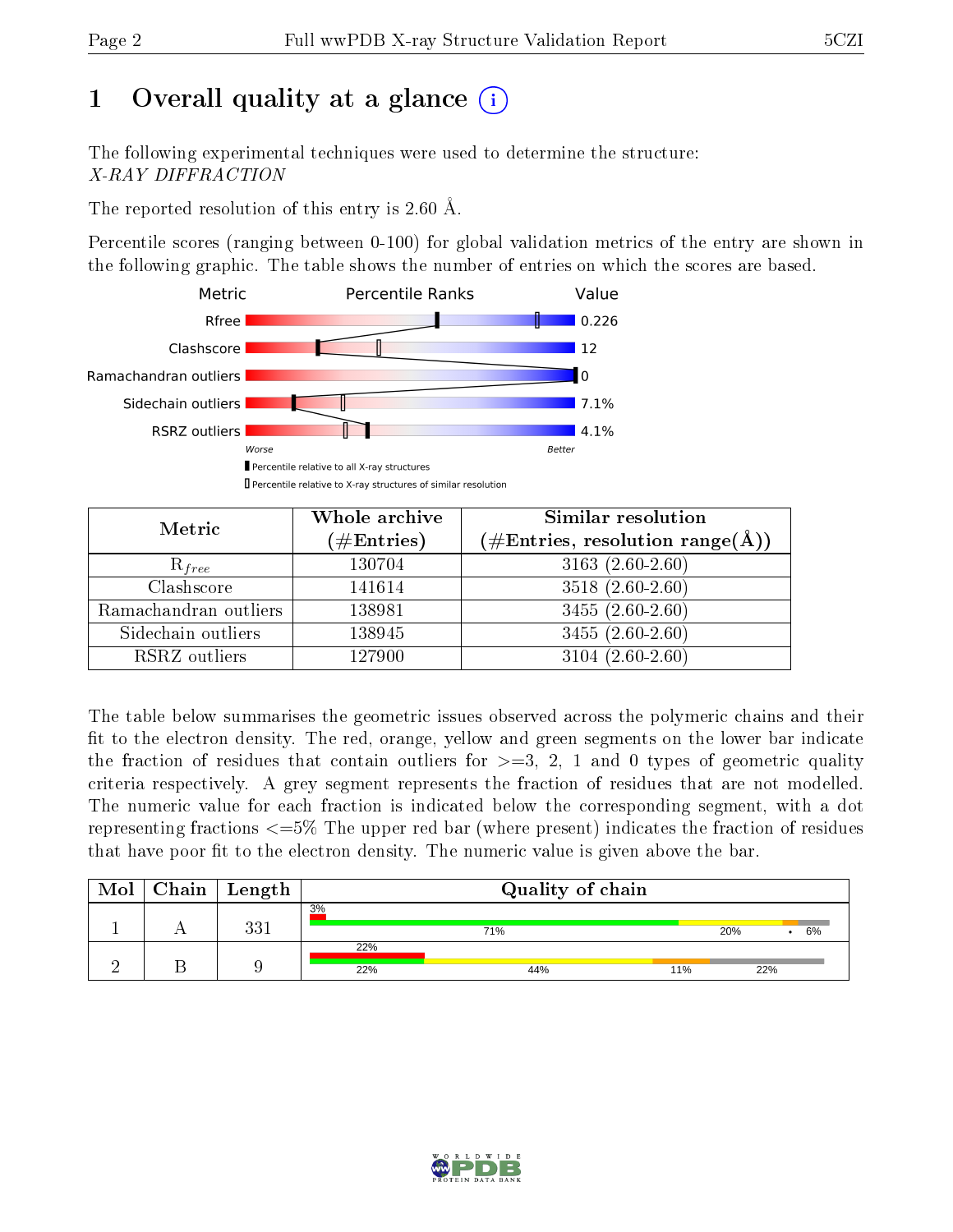# 2 Entry composition (i)

There are 3 unique types of molecules in this entry. The entry contains 2646 atoms, of which 0 are hydrogens and 0 are deuteriums.

In the tables below, the ZeroOcc column contains the number of atoms modelled with zero occupancy, the AltConf column contains the number of residues with at least one atom in alternate conformation and the Trace column contains the number of residues modelled with at most 2 atoms.

Molecule 1 is a protein called Epidermal growth factor receptor.

| Mol | Chain | Residues | Atoms                    |      |       |              | ZeroOcc | $\mid$ AltConf $\mid$ Trace $\mid$ |  |  |
|-----|-------|----------|--------------------------|------|-------|--------------|---------|------------------------------------|--|--|
|     |       | 310      | $\mathrm{Tota}.$<br>2449 | 1571 | 4 L L | $45^{\circ}$ |         |                                    |  |  |

There are 3 discrepancies between the modelled and reference sequences:

| Chain |     | Residue   Modelled   Actual |     | Comment             | Reference         |
|-------|-----|-----------------------------|-----|---------------------|-------------------|
|       | 692 | GLY                         |     | expression tag      | <b>UNP P00533</b> |
|       | 693 | SER.                        |     | expression tag      | <b>UNP P00533</b> |
|       | 858 | ARG                         | LEU | engineered mutation | <b>UNP P00533</b> |

Molecule 2 is a protein called SHC Peptide substrate.

| Mol | Chain   Residues | $\rm{Atoms}$ |    |  | ZeroOcc   AltConf   Trace |  |  |  |
|-----|------------------|--------------|----|--|---------------------------|--|--|--|
|     |                  | Total<br>68  | 40 |  |                           |  |  |  |

• Molecule 3 is water.

|  | $Mol$   Chain   Residues | Atoms                  | $\rm ZeroOcc \mid AltConf \mid$ |
|--|--------------------------|------------------------|---------------------------------|
|  | 122                      | Total O<br>122.<br>122 |                                 |
|  |                          | Total O                |                                 |

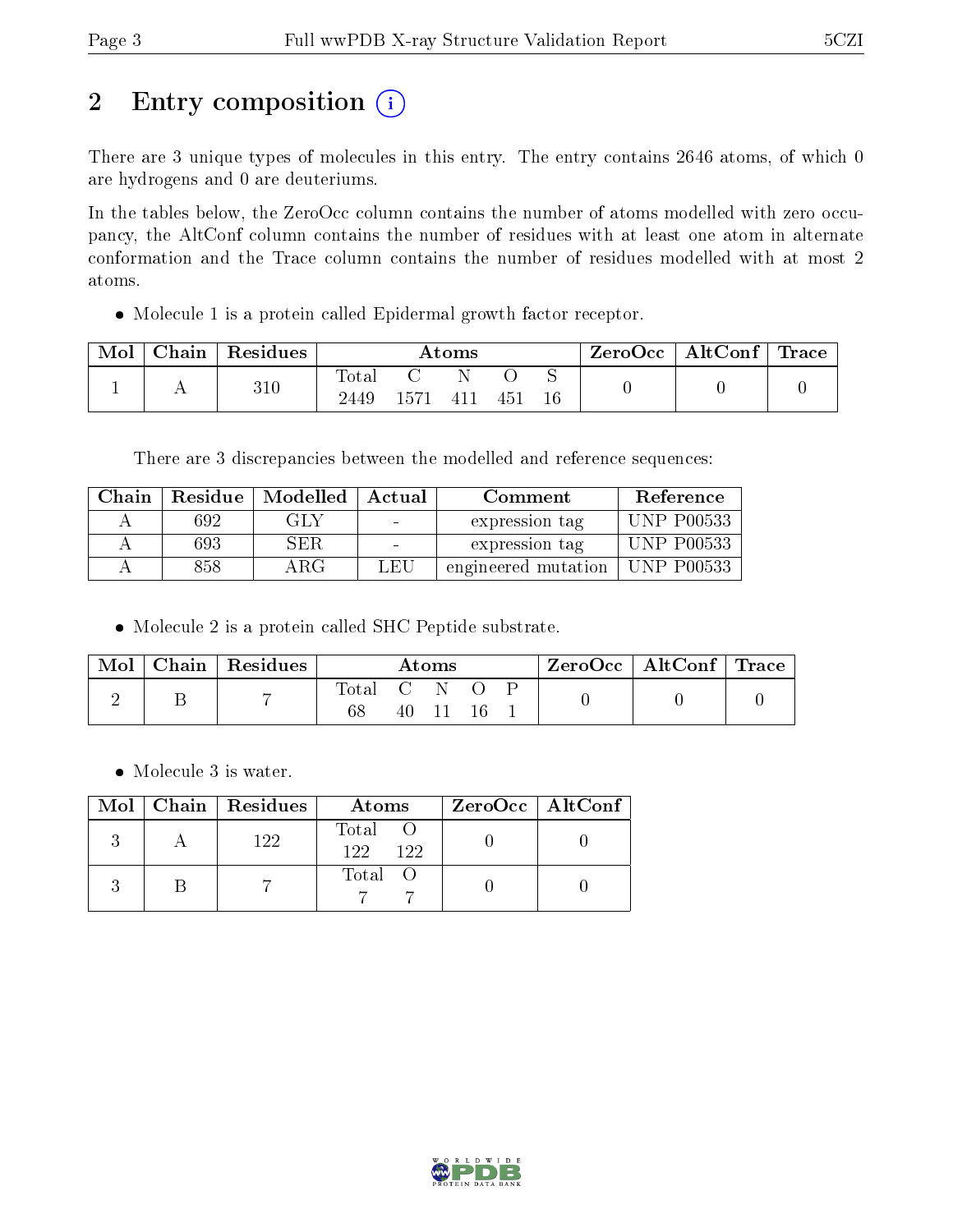# 3 Residue-property plots  $(i)$

These plots are drawn for all protein, RNA and DNA chains in the entry. The first graphic for a chain summarises the proportions of the various outlier classes displayed in the second graphic. The second graphic shows the sequence view annotated by issues in geometry and electron density. Residues are color-coded according to the number of geometric quality criteria for which they contain at least one outlier: green  $= 0$ , yellow  $= 1$ , orange  $= 2$  and red  $= 3$  or more. A red dot above a residue indicates a poor fit to the electron density (RSRZ  $> 2$ ). Stretches of 2 or more consecutive residues without any outlier are shown as a green connector. Residues present in the sample, but not in the model, are shown in grey.



• Molecule 1: Epidermal growth factor receptor

D108 PHE

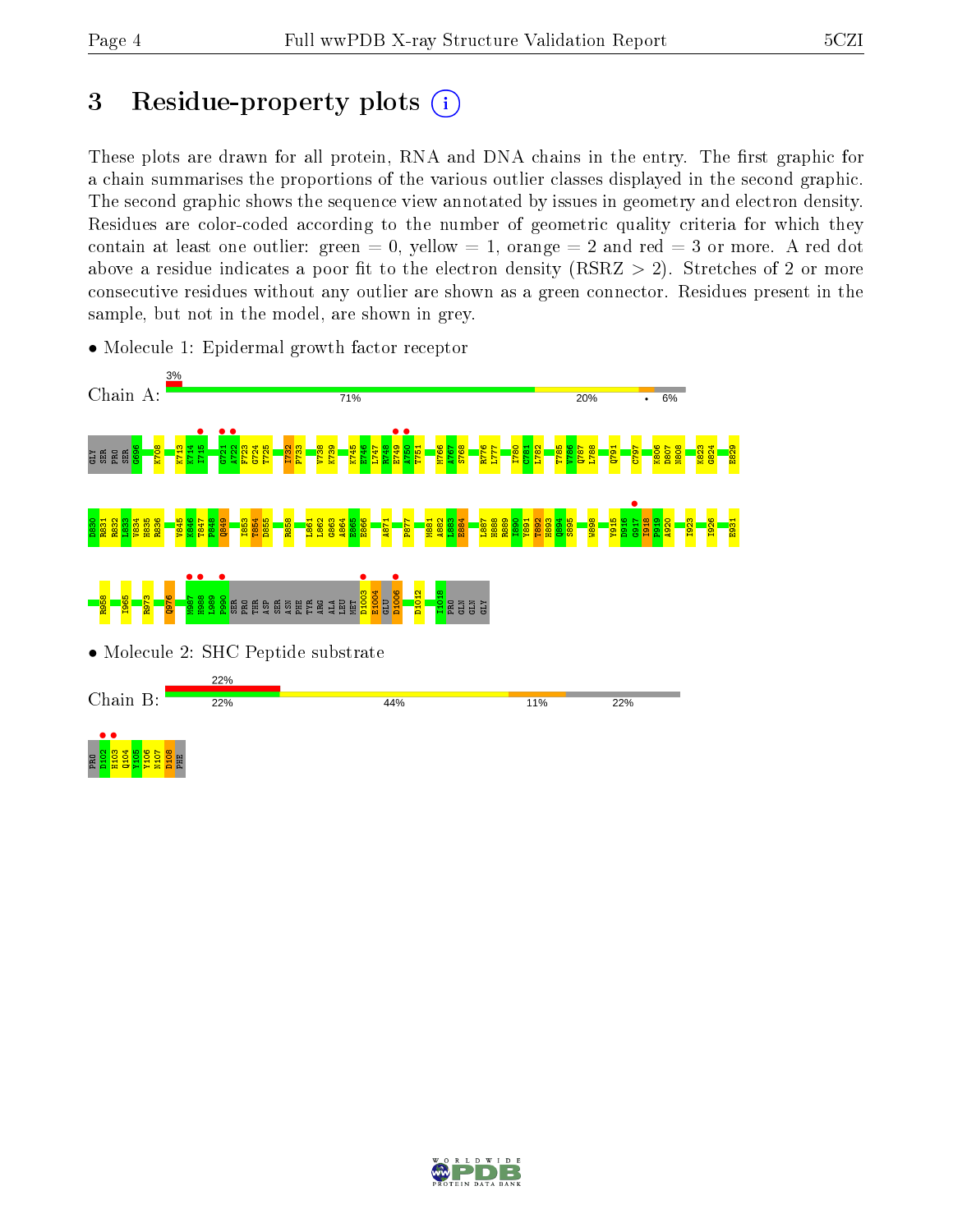# 4 Data and refinement statistics  $(i)$

| Property                                                             | Value                                           | Source     |
|----------------------------------------------------------------------|-------------------------------------------------|------------|
| Space group                                                          | I 2 3                                           | Depositor  |
| Cell constants                                                       | $143.89\text{\AA}$<br>143.89Å<br>143.89Å        |            |
| a, b, c, $\alpha$ , $\beta$ , $\gamma$                               | $90.00^\circ$<br>$90.00^\circ$<br>$90.00^\circ$ | Depositor  |
| Resolution $(A)$                                                     | $\overline{38.46}$ - 2.60                       | Depositor  |
|                                                                      | 38.46<br>$-2.60$                                | <b>EDS</b> |
| % Data completeness                                                  | 99.0 (38.46-2.60)                               | Depositor  |
| (in resolution range)                                                | $98.7(38.46-2.60)$                              | <b>EDS</b> |
| $R_{merge}$                                                          | 0.07                                            | Depositor  |
| $\mathrm{R}_{sym}$                                                   | (Not available)                                 | Depositor  |
| $\overline{1$                                                        | 2.26 (at $2.61\text{\AA}$ )                     | Xtriage    |
| Refinement program                                                   | PHENIX 1.8 1069                                 | Depositor  |
|                                                                      | $\overline{0.183}$ ,<br>0.225                   | Depositor  |
| $R, R_{free}$                                                        | 0.184<br>0.226<br>$\overline{a}$                | DCC        |
| $R_{free}$ test set                                                  | 757 reflections $(4.98\%)$                      | wwPDB-VP   |
| Wilson B-factor $(A^2)$                                              | 59.1                                            | Xtriage    |
| Anisotropy                                                           | 0.000                                           | Xtriage    |
| Bulk solvent $k_{sol}(e/\mathring{A}^3)$ , $B_{sol}(\mathring{A}^2)$ | $0.35$ , $56.0$                                 | <b>EDS</b> |
| $\overline{L-test for}$ twinning <sup>2</sup>                        | $< L >$ = 0.49, $< L2$ = 0.32                   | Xtriage    |
| Estimated twinning fraction                                          | $0.033$ for $-l,-k,-h$                          | Xtriage    |
| $F_o, F_c$ correlation                                               | 0.96                                            | <b>EDS</b> |
| Total number of atoms                                                | 2646                                            | wwPDB-VP   |
| Average B, all atoms $(A^2)$                                         | 59.0                                            | wwPDB-VP   |

Xtriage's analysis on translational NCS is as follows: The largest off-origin peak in the Patterson function is  $3.61\%$  of the height of the origin peak. No significant pseudotranslation is detected.

<sup>&</sup>lt;sup>2</sup>Theoretical values of  $\langle |L| \rangle$ ,  $\langle L^2 \rangle$  for acentric reflections are 0.5, 0.333 respectively for untwinned datasets, and 0.375, 0.2 for perfectly twinned datasets.



<span id="page-4-1"></span><span id="page-4-0"></span><sup>1</sup> Intensities estimated from amplitudes.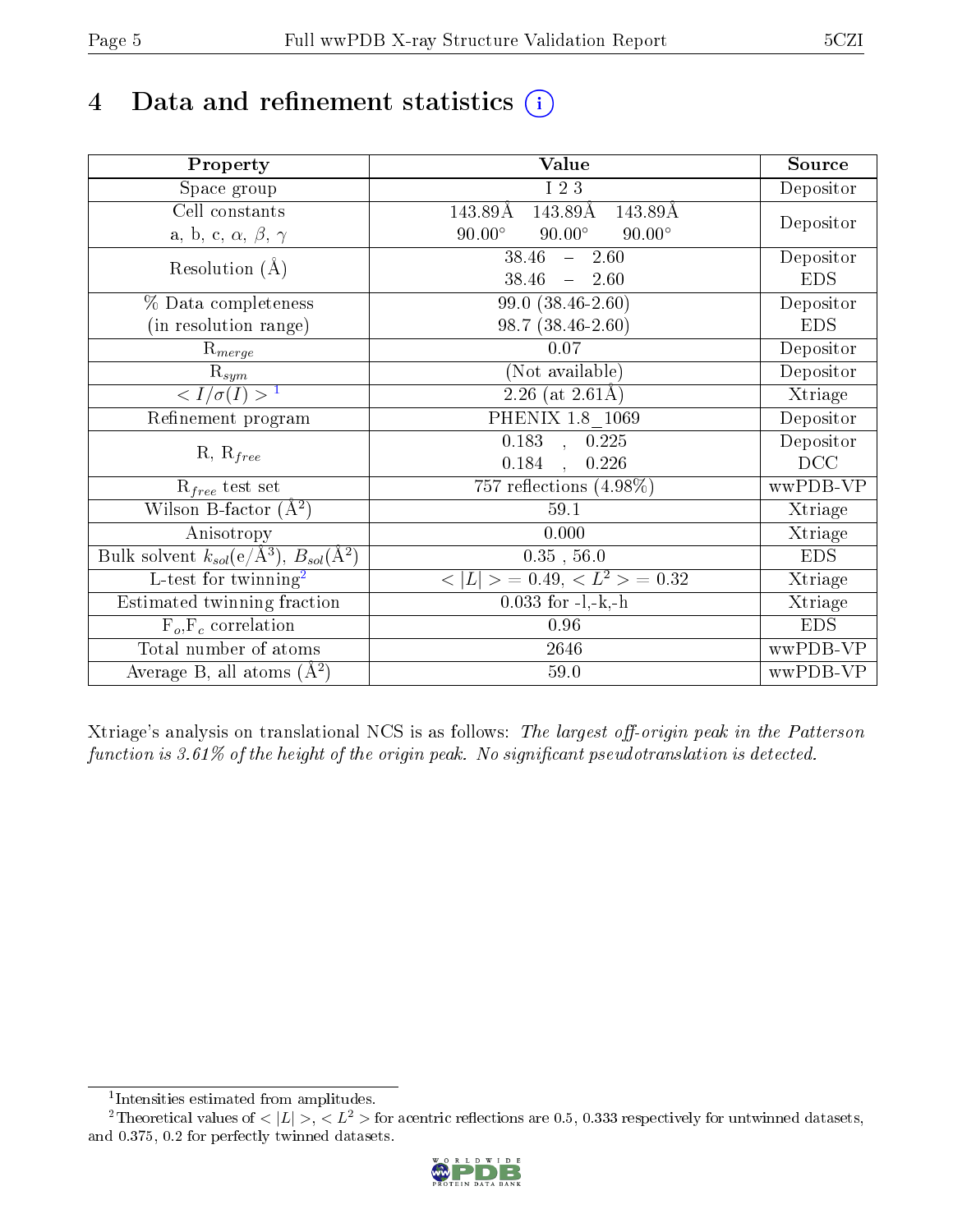# 5 Model quality  $(i)$

## 5.1 Standard geometry  $(i)$

Bond lengths and bond angles in the following residue types are not validated in this section: PTR

The Z score for a bond length (or angle) is the number of standard deviations the observed value is removed from the expected value. A bond length (or angle) with  $|Z| > 5$  is considered an outlier worth inspection. RMSZ is the root-mean-square of all Z scores of the bond lengths (or angles).

| Mol | Chain |      | Bond lengths       | Bond angles |           |  |
|-----|-------|------|--------------------|-------------|-----------|--|
|     |       | RMSZ | # Z  > 5           | RMSZ        | # $ Z >5$ |  |
|     |       | 0.51 | $1/2500$ $(0.0\%)$ | 0.57        | 0/3385    |  |
| 9   | B     | 0.70 | 0/52               | 0.32        | 0/68      |  |
| AП  | Αll   | 0.51 | $1/2552(0.0\%)$    | 0.57        | 0/3453    |  |

All (1) bond length outliers are listed below:

|  |  |                             | $\mid$ Mol $\mid$ Chain $\mid$ Res $\mid$ Type $\mid$ Atoms $\mid$ $\mid$ Z $\mid$ Observed(A) $\mid$ Ideal(A) $\mid$ |  |
|--|--|-----------------------------|-----------------------------------------------------------------------------------------------------------------------|--|
|  |  | $797$   CYS   CB-SG   -5.08 |                                                                                                                       |  |

There are no bond angle outliers.

There are no chirality outliers.

There are no planarity outliers.

### 5.2 Too-close contacts (i)

In the following table, the Non-H and H(model) columns list the number of non-hydrogen atoms and hydrogen atoms in the chain respectively. The H(added) column lists the number of hydrogen atoms added and optimized by MolProbity. The Clashes column lists the number of clashes within the asymmetric unit, whereas Symm-Clashes lists symmetry related clashes.

|  |      |      |             | Mol   Chain   Non-H   H(model)   H(added)   Clashes   Symm-Clashes |
|--|------|------|-------------|--------------------------------------------------------------------|
|  | 2449 | 2453 | $5^{\circ}$ |                                                                    |
|  |      |      |             |                                                                    |
|  | 199  |      |             |                                                                    |
|  |      |      |             |                                                                    |
|  | 2646 | 2495 |             |                                                                    |

The all-atom clashscore is defined as the number of clashes found per 1000 atoms (including hydrogen atoms). The all-atom clashscore for this structure is 12.

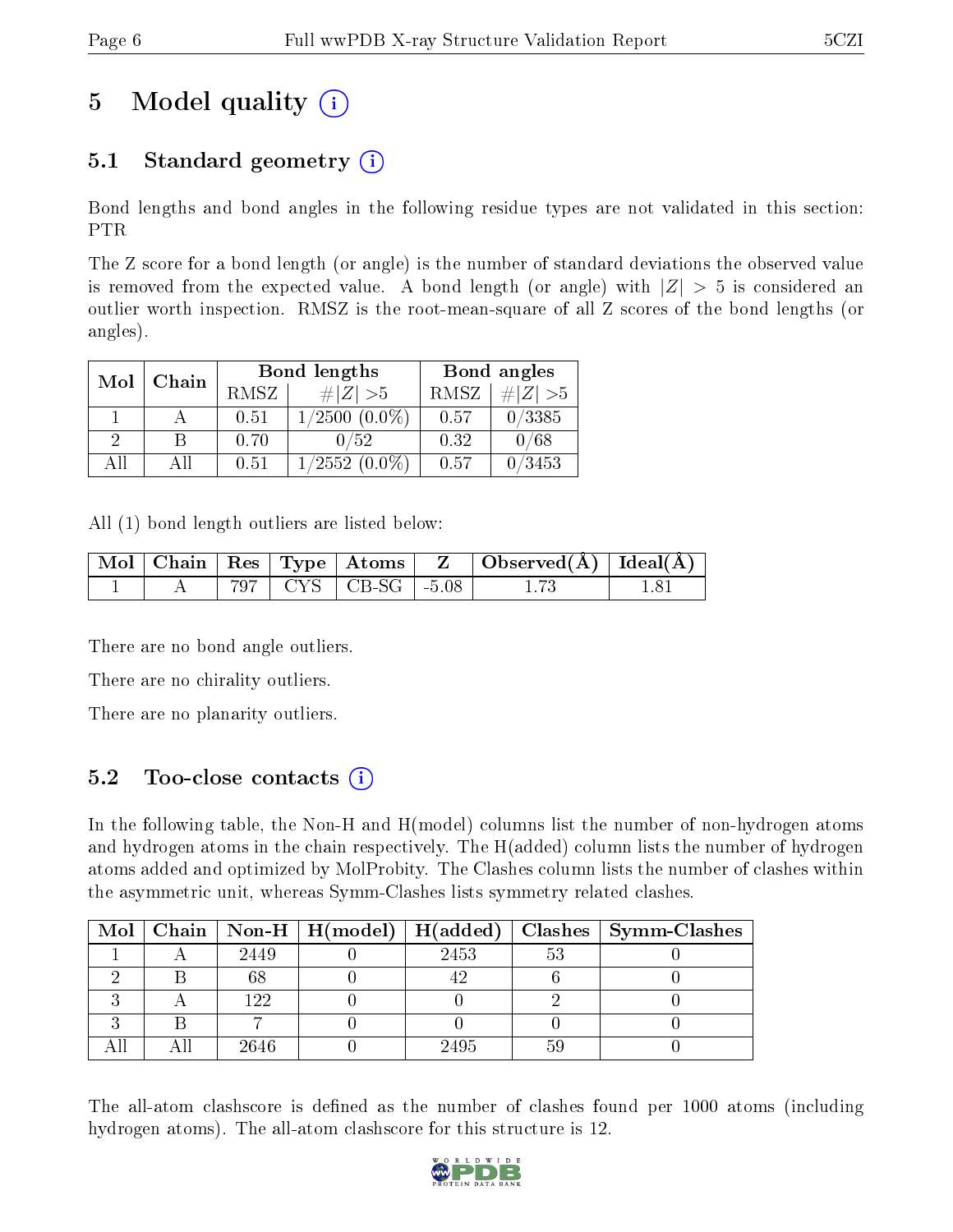|                               |                     | Interatomic       | Clash         |
|-------------------------------|---------------------|-------------------|---------------|
| Atom-1                        | Atom-2              | distance $(A)$    | overlap $(A)$ |
| 1:A:1004:GLU:OE1              | 1: A: 1004: GLU: HA | 1.58              | 1.03          |
| 1:A:723:PHE:CD2               | 1: A:724: GLY:N     | 2.30              | 0.99          |
| 1:A:832:ARG:CZ                | 1:A:864:ALA:HA      | 2.01              | 0.91          |
| 1: A:918: ILE: CD1            | 1:A:926:ILE:CD1     | 2.69              | 0.70          |
| 1:A:749:GLU:HA                | 1: A:785:THR:HG22   | 1.75              | 0.68          |
| 1:A:723:PHE:C                 | 1: A: 723: PHE: CD2 | $\overline{2.67}$ | 0.68          |
| 1:A:918:ILE:HD11              | 1: A:926: ILE: HD12 | 1.76              | 0.67          |
| 1:A:832:ARG:NH2               | 1:A:862:LEU:O       | 2.28              | 0.67          |
| 1: A: 1004: GLU: CA           | 1:A:1004:GLU:OE1    | 2.39              | 0.63          |
| 1:A:882:ALA:HB1               | 1:A:884:GLU:OE2     | 1.99              | 0.63          |
| 1: A.915: TYR: O              | 1: A:918: ILE: HG23 | 1.99              | 0.62          |
| 1:A:918:ILE:CD1               | 1:A:926:ILE:HD12    | 2.30              | 0.61          |
| 2:B:104:GLN:CD                | 2:B:104:GLN:H       | 2.04              | 0.61          |
| 1:A:723:PHE:CG                | 1:A:724:GLY:N       | 2.71              | 0.58          |
| 1:A:834:VAL:HG12              | 1: A:836: ARG:HG3   | 1.86              | 0.58          |
| 1:A:780:ILE:HG22              | 1:A:788:LEU:HD22    | 1.87              | 0.57          |
| 1: A:920:ALA:HA               | 1: A:923: ILE:HD13  | 1.87              | 0.57          |
| 1: A:854:THR:HG23             | 1: A:855: ASP:N     | 2.19              | 0.57          |
| 1: A:887:LEU:HB3              | 1:A:888:HIS:CE1     | 2.41              | 0.55          |
| 1: A: 1006: ASP: OD2          | 1:A:1006:ASP:N      | 2.39              | 0.55          |
| 1: A:791: GLN: NE2            | 1:A:1012:ASP:OD2    | 2.40              | 0.54          |
| 1:A:723:PHE:CD2               | 1: A:724: GLY: CA   | 2.91              | 0.53          |
| 2: B: 103: HIS: O             | 2: B: 106: PTR: CE2 | 2.57              | 0.53          |
| 1:A:882:ALA:HA                | 1: A:898:TRP:CD2    | 2.45              | 0.52          |
| 1:A:918:ILE:HD12              | 1:A:926:ILE:CD1     | 2.40              | 0.51          |
| 1:A:835:HIS:O                 | 1: A:836: ARG:HB2   | 2.09              | 0.51          |
| 1:A:1003:ASP:OD2              | 1:A:1004:GLU:N      | 2.44              | 0.50          |
| 1: A:766:MET:HB3              | 1:A:777:LEU:HB2     | 1.93              | 0.50          |
| 1:A:733:PRO:HD2               | 1:A:738:VAL:HG23    | 1.94              | $0.50\,$      |
| 2:B:104:GLN:CD                | 2:B:104:GLN:N       | 2.65              | 0.50          |
| 1:A:976:GLN:HB2               | 3:A:1108:HOH:O      | 2.12              | 0.49          |
| 1: A:836: ARG:HD3             | 1:A.858:ARG:O       | 2.13              | 0.48          |
| $1:A:732:I\overline{LE:HD13}$ | 1:A:739:LYS:HG2     | 1.94              | 0.48          |
| 1: A:892:THR:HG23             | 1:A:895:SER:H       | 1.77              | 0.48          |
| 2:B:107:ASN:O                 | 2:B:108:ASP:HB2     | 2.12              | 0.48          |
| $1: A:768:$ SER:O             | 1: A:831: ARG:NH1   | 2.39              | 0.48          |
| 1: A:926: ILE: HG23           | 1:A:931:GLU:HB3     | 1.96              | 0.47          |
| 2: B: 103: HIS: O             | 2: B: 106: PTR: CZ  | 2.63              | 0.47          |
| 1: A:847:THR:OG1              | 1: A:849: GLN: HG2  | 2.14              | 0.47          |
| 1: A:807: ASP:OD2             | 3:A:1101:HOH:O      | 2.21              | 0.46          |

All (59) close contacts within the same asymmetric unit are listed below, sorted by their clash magnitude.

Continued on next page...

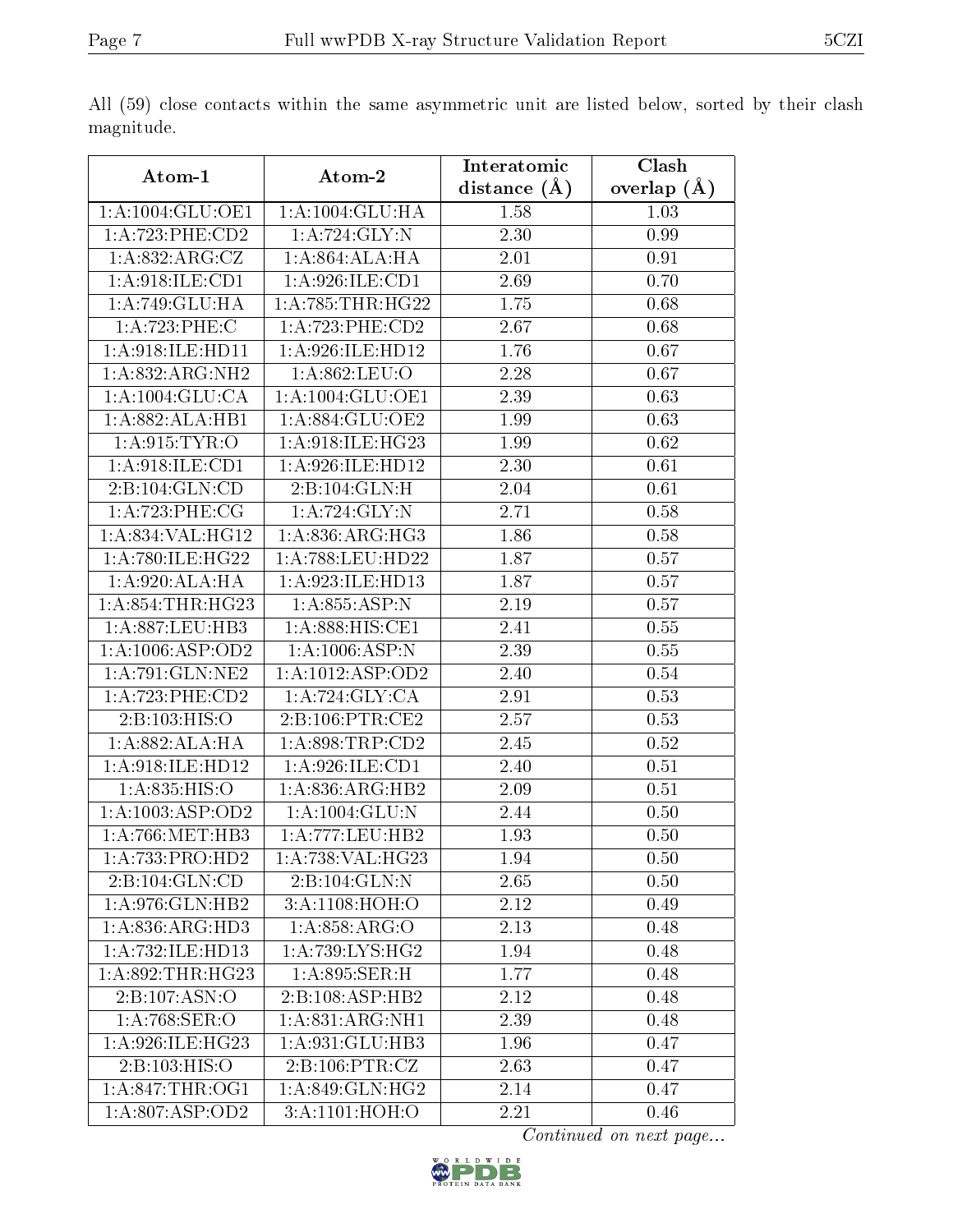| Atom-1            | Atom-2              | Interatomic    | Clash         |
|-------------------|---------------------|----------------|---------------|
|                   |                     | distance $(A)$ | overlap $(A)$ |
| 1:A:871:ALA:HB3   | 1:A:889:ARG:HB3     | 1.98           | 0.46          |
| 1:A:832:ARG:NH1   | 1:A:864:ALA:HA      | 2.30           | 0.46          |
| 1: A:877: PRO:O   | 1: A:881: MET:HG3   | 2.16           | 0.45          |
| 1: A:747:LEU:O    | 1: A:785:THR:HB     | 2.17           | 0.45          |
| 1: A:863: GLY: H  | 1: A:866: GLU:CG    | 2.29           | 0.45          |
| 1: A:836:ARG:HG2  | 1: A:891:TYR:CD1    | 2.52           | 0.45          |
| 1: A:824: GLY:HA3 | 1:A:853:ILE:HD12    | 1.98           | 0.44          |
| 1:A:745:LYS:O     | 1: A:787: GLN: HA   | 2.18           | 0.44          |
| 1: A:884: GLU:OE2 | 1: A:958: ARG: NH2  | 2.45           | 0.44          |
| 1: A:863: GLY:CA  | 1: A:866: GLU:HG2   | 2.48           | 0.43          |
| 1: A:832: ARG:NH1 | 1:A:864:ALA:O       | 2.51           | 0.43          |
| 1: A:723:PHE:CE2  | 1:A:724:GLY:C       | 2.93           | 0.42          |
| 1: A:823: LYS: HA | 1: A:965: ILE: HD11 | 2.02           | 0.41          |
| 1: A:829: GLU:HG3 | 1: A:893: HIS: CD2  | 2.55           | 0.41          |
| 1: A:863: GLY:N   | 1: A:866: GLU:HG2   | 2.35           | 0.41          |
| 1:A:832:ARG:NH2   | 1:A:832:ARG:HB3     | 2.36           | 0.41          |
| 1: A:782:LEU:HA   | 1: A:782:LEU:HD23   | 1.75           | 0.40          |
| 1: A:845: VAL:CG1 | 1: A:847:THR:O      | 2.69           | 0.40          |
| 2: B: 107: ASN:O  | 2:B:108:ASP:CB      | 2.69           | 0.40          |

Continued from previous page...

There are no symmetry-related clashes.

#### 5.3 Torsion angles (i)

#### 5.3.1 Protein backbone (i)

In the following table, the Percentiles column shows the percent Ramachandran outliers of the chain as a percentile score with respect to all X-ray entries followed by that with respect to entries of similar resolution.

The Analysed column shows the number of residues for which the backbone conformation was analysed, and the total number of residues.

| Mol | Chain | Analysed        | Favoured    |          | Allowed   Outliers | Percentiles                  |
|-----|-------|-----------------|-------------|----------|--------------------|------------------------------|
|     |       | $304/331(92\%)$ | $299(98\%)$ | $5(2\%)$ |                    | $\mid$ 100 $\mid$ 100 $\mid$ |
|     |       | $4/9(44\%)$     | $4(100\%)$  |          |                    | 100<br>$ 100\rangle$         |
| All | All   | $308/340(91\%)$ | $303(98\%)$ | $5(2\%)$ |                    | 100 <sub>l</sub><br>100      |

There are no Ramachandran outliers to report.

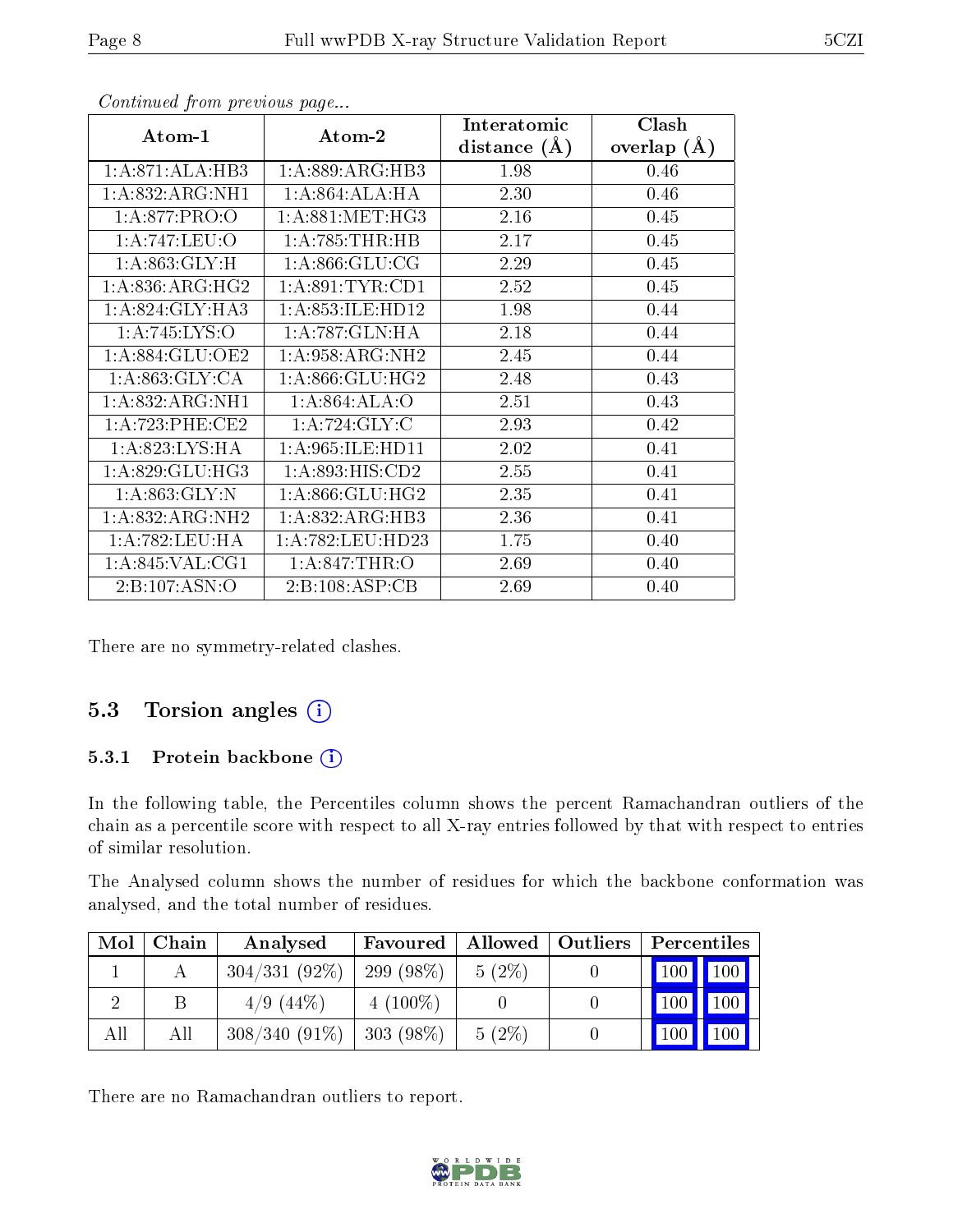#### 5.3.2 Protein sidechains  $(i)$

In the following table, the Percentiles column shows the percent sidechain outliers of the chain as a percentile score with respect to all X-ray entries followed by that with respect to entries of similar resolution.

The Analysed column shows the number of residues for which the sidechain conformation was analysed, and the total number of residues.

| Mol | Chain | Analysed        | Rotameric   Outliers |           | Percentiles              |
|-----|-------|-----------------|----------------------|-----------|--------------------------|
|     |       | $264/290(91\%)$ | 246 $(93\%)$         | 18(7%)    | 32<br>16 <sup>°</sup>    |
|     |       | $5/8$ (62\%)    | $4(80\%)$            | $1(20\%)$ | $\mathbf{1}$ $\boxed{2}$ |
| All | All   | $269/298(90\%)$ | $250(93\%)$          | 19 $(7%)$ | 29                       |

All (19) residues with a non-rotameric sidechain are listed below:

| Mol            | ${\rm Chain}$      | Res  | Type                    |
|----------------|--------------------|------|-------------------------|
| $\mathbf{1}$   | А                  | 708  | <b>LYS</b>              |
| $\mathbf{1}$   | $\overline{A}$     | 713  | <b>LYS</b>              |
| $\mathbf{1}$   | $\overline{A}$     | 725  | THR                     |
| $\mathbf{1}$   | $\overline{A}$     | 732  | ILE                     |
| $\mathbf{1}$   | $\overline{A}$     | 751  | THR                     |
| $\mathbf{1}$   | $\overline{A}$     | 776  | <b>ARG</b>              |
| $\overline{1}$ | $\overline{A}$     | 806  | $\overline{\text{LYS}}$ |
| $\overline{1}$ | $\overline{\rm A}$ | 808  | <b>ASN</b>              |
| $\mathbf{1}$   | $\overline{A}$     | 849  | <b>GLN</b>              |
| $\mathbf{1}$   | $\overline{A}$     | 854  | THR                     |
| $\mathbf{1}$   | $\overline{A}$     | 861  | LEU                     |
| $\mathbf{1}$   | $\overline{A}$     | 884  | GLU                     |
| $\mathbf{1}$   | $\overline{A}$     | 892  | THR                     |
| $\overline{1}$ | $\overline{A}$     | 918  | <b>ILE</b>              |
| $\overline{1}$ | $\overline{A}$     | 973  | $\overline{\text{ARG}}$ |
| $\mathbf{1}$   | $\overline{\rm A}$ | 976  | GLN                     |
| $\mathbf{1}$   | $\overline{A}$     | 1004 | GLU                     |
| $\mathbf{1}$   | $\overline{\rm A}$ | 1006 | ASP                     |
| $\overline{2}$ | Β                  | 108  | $\overline{\rm ASP}$    |

Some sidechains can be flipped to improve hydrogen bonding and reduce clashes. There are no such sidechains identified.

#### 5.3.3 RNA (i)

There are no RNA molecules in this entry.

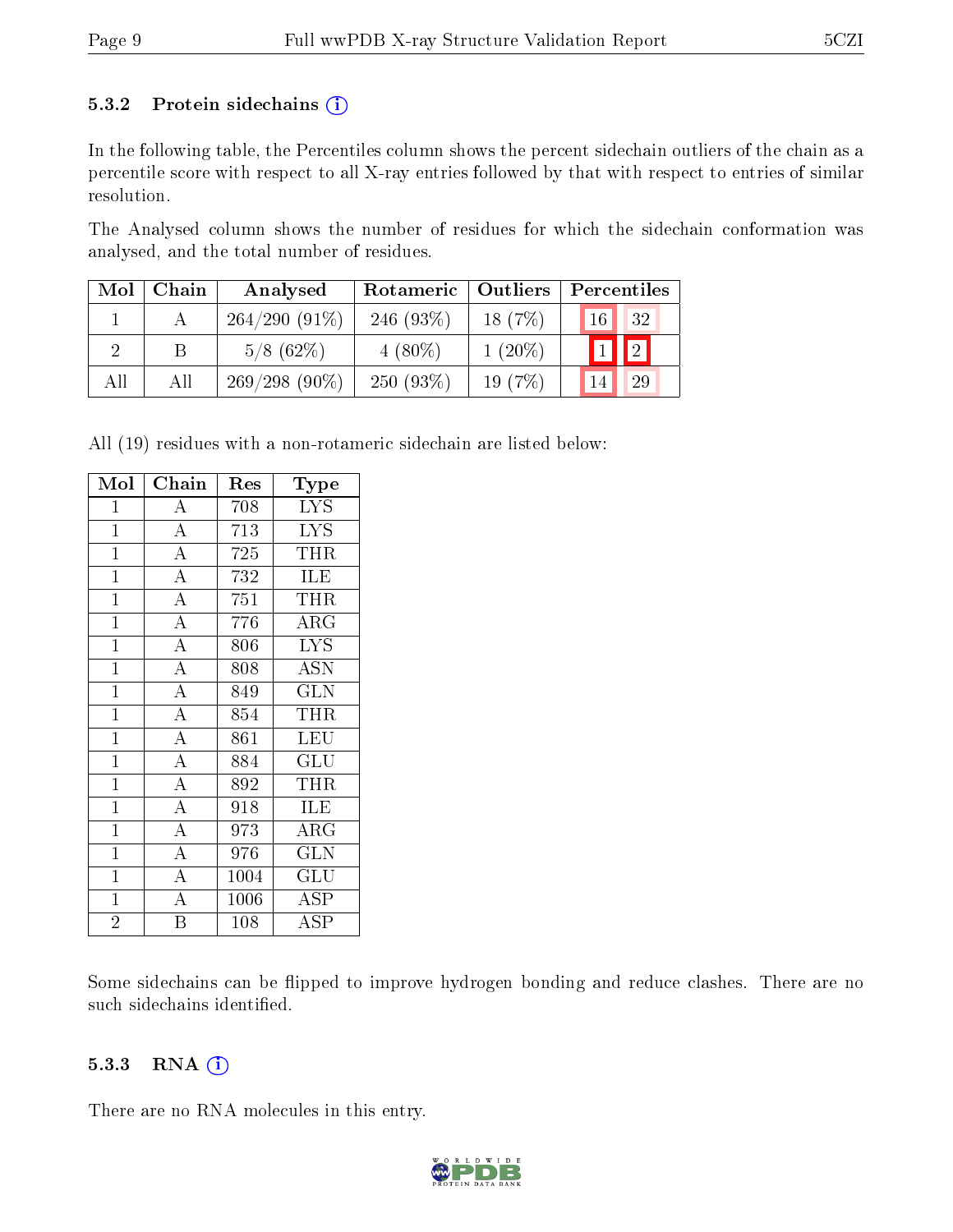### 5.4 Non-standard residues in protein, DNA, RNA chains (i)

1 non-standard protein/DNA/RNA residue is modelled in this entry.

In the following table, the Counts columns list the number of bonds (or angles) for which Mogul statistics could be retrieved, the number of bonds (or angles) that are observed in the model and the number of bonds (or angles) that are dened in the Chemical Component Dictionary. The Link column lists molecule types, if any, to which the group is linked. The Z score for a bond length (or angle) is the number of standard deviations the observed value is removed from the expected value. A bond length (or angle) with  $|Z| > 2$  is considered an outlier worth inspection. RMSZ is the root-mean-square of all Z scores of the bond lengths (or angles).

| Mol |     | $\mid$ Type $\mid$ Chain $\mid$ Res $\mid$ |         | $^+$ Link |                | Bond lengths |                                                              |          | Bond angles |                    |
|-----|-----|--------------------------------------------|---------|-----------|----------------|--------------|--------------------------------------------------------------|----------|-------------|--------------------|
|     |     |                                            |         |           | Counts $\perp$ |              | $\mid$ RMSZ $\mid \#  Z  > 2 \mid$ Counts $\mid$ RMSZ $\mid$ |          |             | $\vert \#  Z  > 2$ |
|     | PTR |                                            | $106\,$ |           | 15, 16, 17     |              |                                                              | 19,22,24 | 1.02        | 1(5%)              |

In the following table, the Chirals column lists the number of chiral outliers, the number of chiral centers analysed, the number of these observed in the model and the number defined in the Chemical Component Dictionary. Similar counts are reported in the Torsion and Rings columns. '-' means no outliers of that kind were identified.

|  |         |  | Mol   Type   Chain   Res   Link   Chirals   Torsions   Rings |  |
|--|---------|--|--------------------------------------------------------------|--|
|  | $106\,$ |  | $1/10/11/13$   $0/1/1/1$                                     |  |

There are no bond length outliers.

All (1) bond angle outliers are listed below:

|  |  | $\mid$ Mol $\mid$ Chain $\mid$ Res $\mid$ Type $\mid$ Atoms | $\perp$ Observed( $^o$ ) $\perp$ Ideal( $^o$ ) |  |
|--|--|-------------------------------------------------------------|------------------------------------------------|--|
|  |  | $106$   PTR   CB-CA-C   -2.41                               | 106.95                                         |  |

There are no chirality outliers.

All (1) torsion outliers are listed below:

| $\sqrt{\text{Mol}}$   Chain   Res   Type ' |      | Atoms     |
|--------------------------------------------|------|-----------|
|                                            | PTR. | O-C-CA-CB |

There are no ring outliers.

1 monomer is involved in 2 short contacts:

|  |         | Mol   Chain   Res   Type   Clashes   Symm-Clashes |
|--|---------|---------------------------------------------------|
|  | 106 FTR |                                                   |

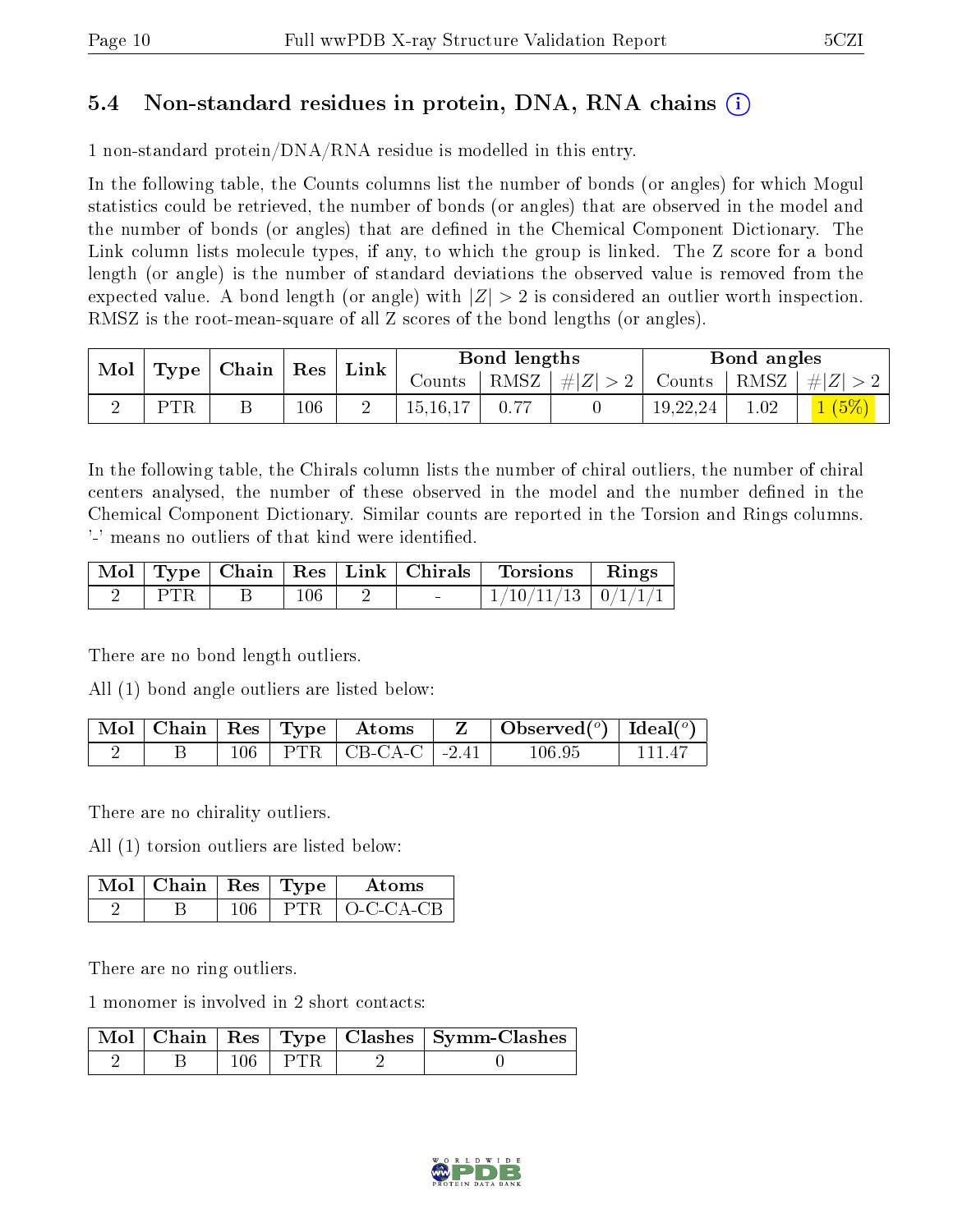#### 5.5 Carbohydrates (i)

There are no carbohydrates in this entry.

### 5.6 Ligand geometry  $(i)$

There are no ligands in this entry.

### 5.7 [O](https://www.wwpdb.org/validation/2017/XrayValidationReportHelp#nonstandard_residues_and_ligands)ther polymers  $(i)$

There are no such residues in this entry.

#### 5.8 Polymer linkage issues  $(i)$

There are no chain breaks in this entry.

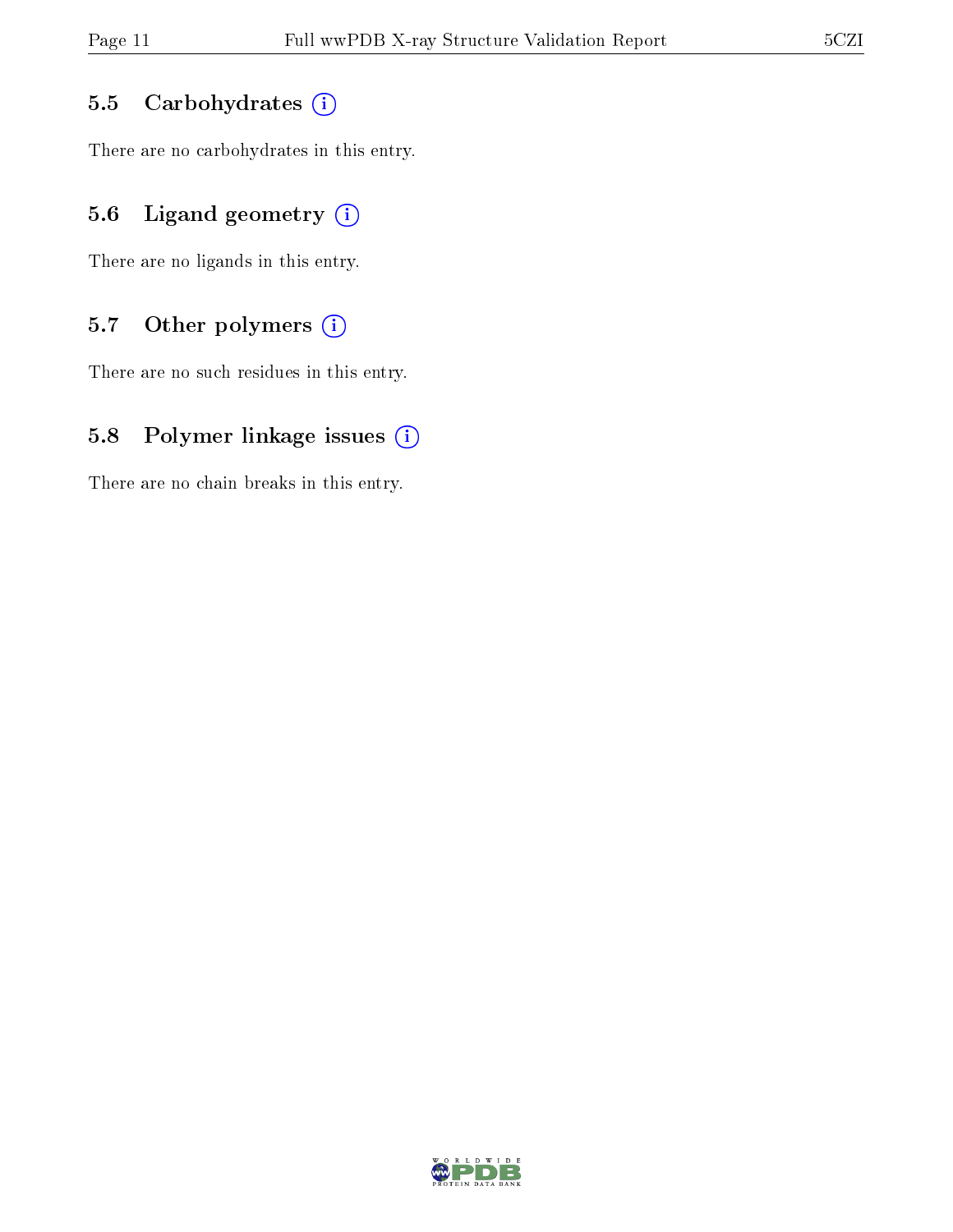## 6 Fit of model and data  $(i)$

## 6.1 Protein, DNA and RNA chains (i)

In the following table, the column labelled  $#RSRZ>2'$  contains the number (and percentage) of RSRZ outliers, followed by percent RSRZ outliers for the chain as percentile scores relative to all X-ray entries and entries of similar resolution. The OWAB column contains the minimum, median,  $95<sup>th</sup>$  percentile and maximum values of the occupancy-weighted average B-factor per residue. The column labelled  $Q< 0.9$  lists the number of (and percentage) of residues with an average occupancy less than 0.9.

| Mol | Chain | Analysed        | $<$ RSRZ $>$ | $\#\text{RSRZ}\text{>2}$ | $OWAB(A^2)$     | $\mathrm{Q}{<}0.9$ |
|-----|-------|-----------------|--------------|--------------------------|-----------------|--------------------|
|     |       | $310/331(93\%)$ | $-0.14$      | $11(3\%)$<br>36<br>44    | 36, 55, 90, 128 | $2(0\%)$           |
|     |       | 6/9(66%)        | 0.82         | $2(33\%)$ 0 0            | 68, 90, 96, 99  |                    |
| All | All   | $316/340(92\%)$ | $-0.12$      | $13(4\%)$ 37<br>30       | 36, 55, 92, 128 | 2 (0\%)            |

All (13) RSRZ outliers are listed below:

| Mol            | Chain | Res  | Type       | <b>RSRZ</b> |
|----------------|-------|------|------------|-------------|
| $\mathbf{1}$   | А     | 750  | ALA        | 5.0         |
| $\mathbf{1}$   | А     | 990  | PRO        | 4.4         |
| $\overline{2}$ | В     | 102  | <b>ASP</b> | 3.5         |
| $\mathbf{1}$   | А     | 722  | ALA        | 3.5         |
| $\mathbf{1}$   | А     | 749  | GLU        | 2.9         |
| $\mathbf{1}$   | А     | 988  | HIS        | 2.8         |
| 1              | А     | 715  | ILE        | 2.4         |
| $\mathbf{1}$   | A     | 1003 | <b>ASP</b> | 2.4         |
| 1              | А     | 1006 | ASP        | 2.4         |
| $\overline{2}$ | В     | 103  | HIS        | 2.4         |
| $\mathbf{1}$   | A     | 721  | <b>GLY</b> | 2.2         |
| 1              | А     | 917  | GLY        | 2.2         |
| 1              | А     | 987  | MET        | 2.1         |

### 6.2 Non-standard residues in protein, DNA, RNA chains (i)

In the following table, the Atoms column lists the number of modelled atoms in the group and the number defined in the chemical component dictionary. The B-factors column lists the minimum, median,  $95<sup>th</sup>$  percentile and maximum values of B factors of atoms in the group. The column labelled  $Q< 0.9$ ' lists the number of atoms with occupancy less than 0.9.

|  |  |  | $\boxed{\text{ Mol}}$ Type   Chain   Res   Atoms   RSCC   RSR   B-factors( $\AA^2$ )   Q<0.9 |  |
|--|--|--|----------------------------------------------------------------------------------------------|--|
|  |  |  | $106$   $16/17$   0.93   0.14   71,78,89,94                                                  |  |